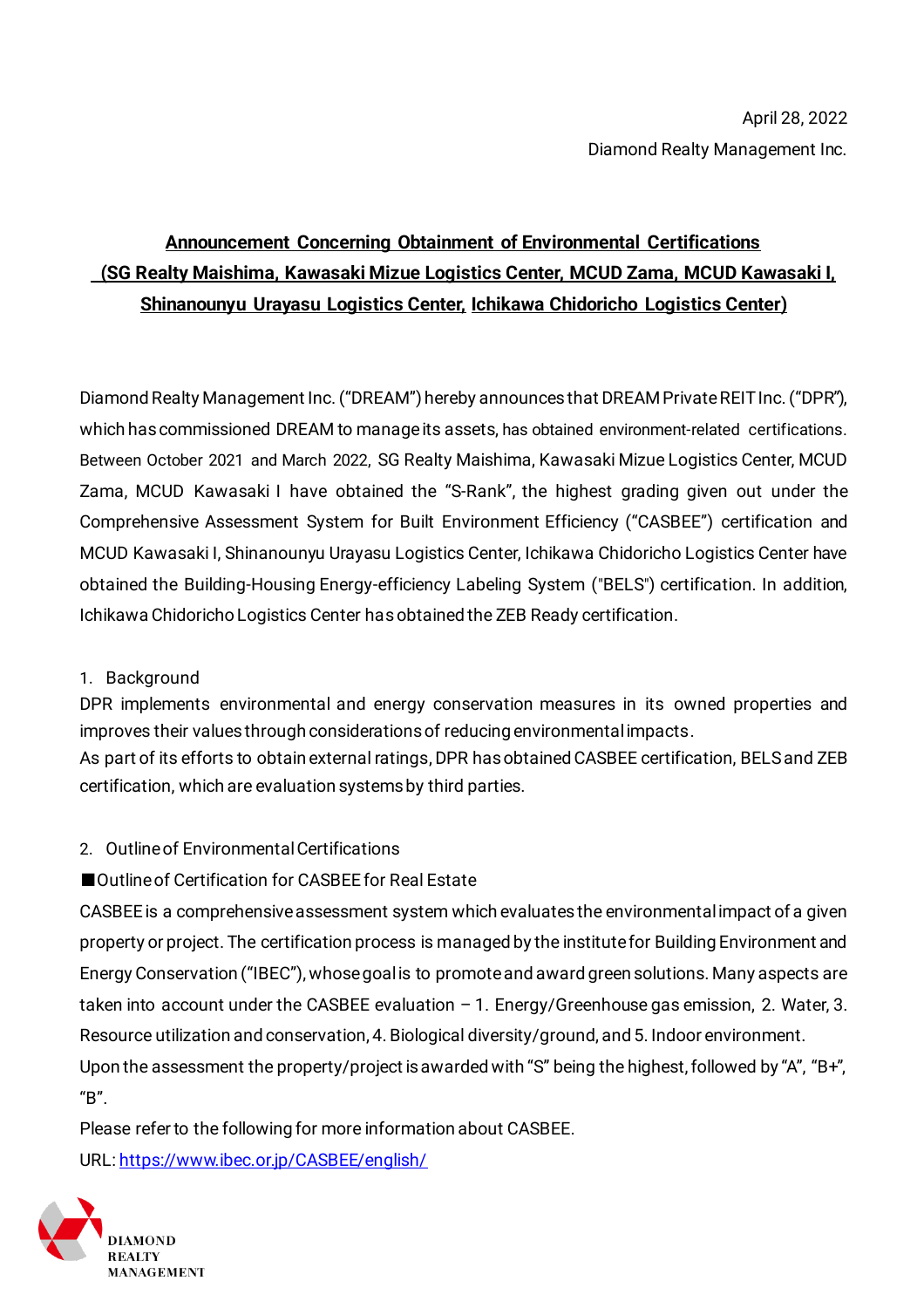### ■Outline of Certification for BELS and ZEB

BELS is a public system that evaluates and certifies the energy-saving performance of a building that the operators are required to make efforts to display under the Act on the Improvement of Energy Consumption Performance of Buildings (Building Energy Efficiency Act) enacted in April 2016. A third-party organization evaluates energy efficiency performance based on various scales, regardless of the new building or existing building. The evaluation results are indicated by an energy efficiency performance labeling on a five-star scale.

A Net Zero Energy Building ("ZEB") is a building that aims at zero energy balance with considerably reduced annual energy consumption by saving as much energy as possible via better heat insulation, solar shading, natural energy and high-efficiency equipment, coupled with creating energy by photovoltaic power generation (or other energy generating methods), while maintaining a comfortable environment. Since the Building Energy Index (BEI), which is used for BELS evaluation, is also used for ZEB evaluation, it is possible to display ZEB evaluation in BELS evaluation. ZEB evaluation can be indicated with four levels, "ZEB," "Nearly ZEB," "ZEB Ready," and "ZEB Oriented," depending on the zero energy achievement status.

Please refer to the following for more information about BELS and ZEB. URL(BELS): http:[//www.hyoukakyoukai.or.jp/bels/bels.html](http://www.hyoukakyoukai.or.jp/bels/bels.html)(Japanese only) URL(ZEB)[: http://www.env.go.jp/earth/zeb/detail/01.html](http://www.env.go.jp/earth/zeb/detail/01.html)(Japanese only)

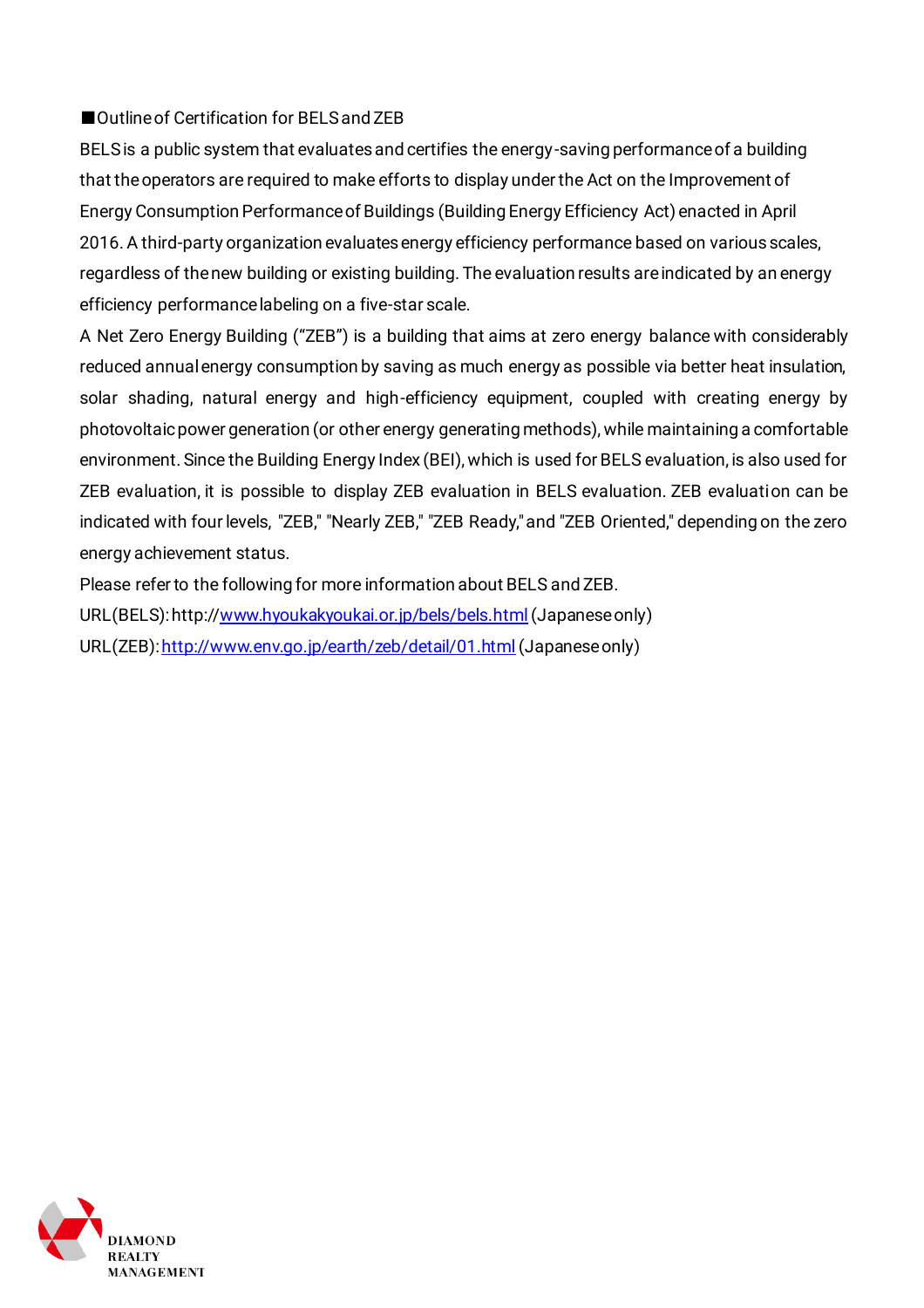# 3.Environmental Certifications

| <b>Certification rank and point of CASBEE for Real Estate</b> |                                                                                                                                                                                                                                                                                                                                                    |                                                                                                                                                                                                                                                                                                                                                                            |  |
|---------------------------------------------------------------|----------------------------------------------------------------------------------------------------------------------------------------------------------------------------------------------------------------------------------------------------------------------------------------------------------------------------------------------------|----------------------------------------------------------------------------------------------------------------------------------------------------------------------------------------------------------------------------------------------------------------------------------------------------------------------------------------------------------------------------|--|
| Property                                                      | <b>SG Realty Maishima</b>                                                                                                                                                                                                                                                                                                                          | Kawasaki Mizue Distribution Center                                                                                                                                                                                                                                                                                                                                         |  |
| <b>Evaluation Rank</b>                                        | S rank<br><b>BIDLI</b><br>不動産 2021                                                                                                                                                                                                                                                                                                                 | S rank<br>DIST<br>不動産 2021                                                                                                                                                                                                                                                                                                                                                 |  |
| Evaluation<br>points                                          | · Many efforts for saving energy, such as<br>thermal insulation, natural ventilation, and<br>LED lighting, etc.<br>· Effective use of recycled materials for<br>structural and nonstructural element<br>· Adoption of various plantings concerning<br>regional vegetation<br>· Proximity to motorway / consideration<br>for exhaust gas and noise. | · Efforts for the effective use of great volume<br>of water<br>· High earthquake resistance<br>(implementation of damage control design)<br>· Efforts for maintenance point, such as<br>cleaning, equipment management, etc.<br>· Adoption of various plantings concerning<br>regional vegetation<br>· Proximity to motorway / consideration for<br>exhaust gas and noise. |  |
| Date of<br>Certification<br>(Expiration Date)                 | November 24, 2021<br>(November 23, 2026)                                                                                                                                                                                                                                                                                                           | November 24, 2021<br>(November 23, 2026)                                                                                                                                                                                                                                                                                                                                   |  |

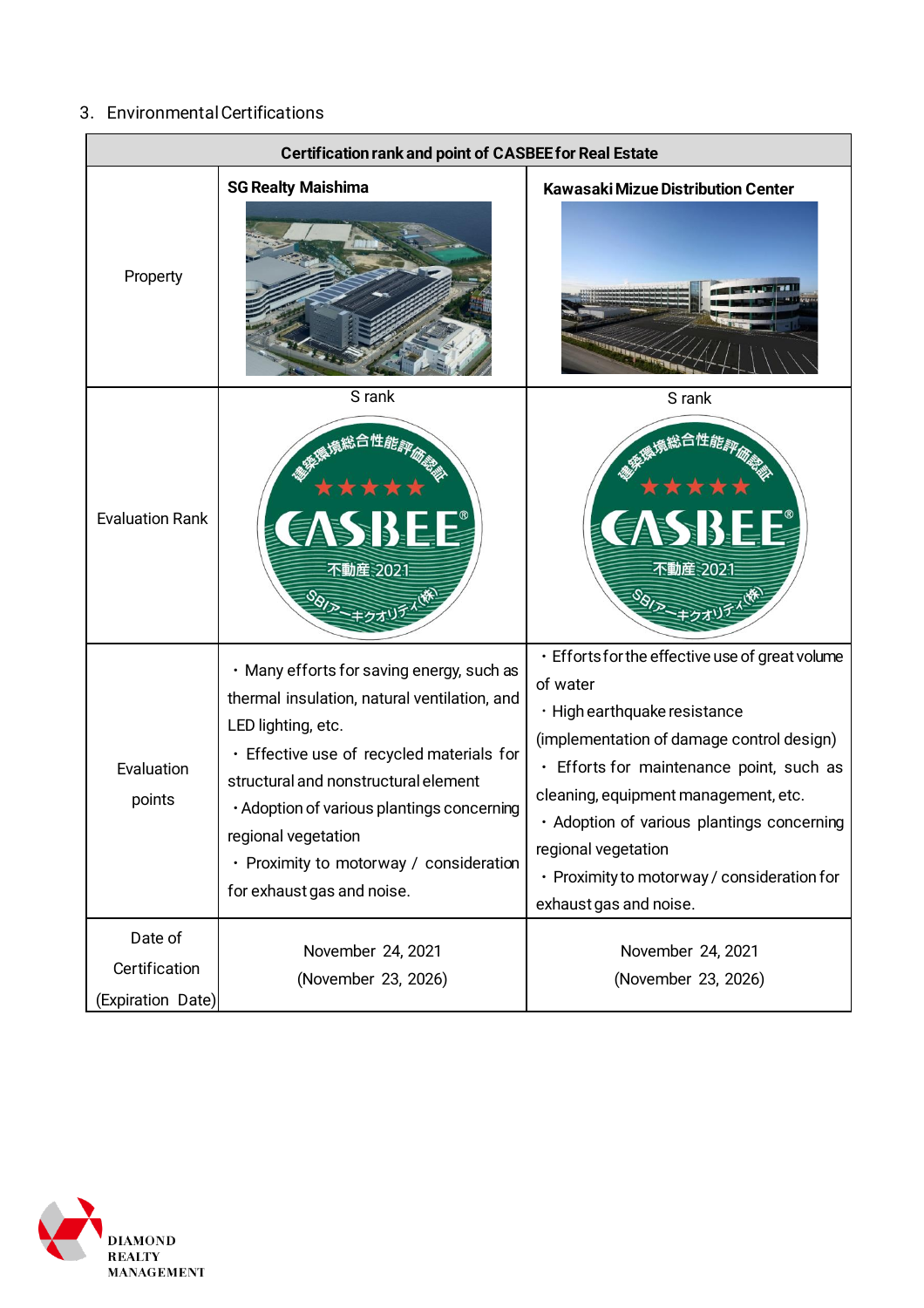| <b>Certification rank and point of CASBEE for Real Estate</b> |                                                                                                                                                                                                                                                                                                                                                                                                |                                                                                                                                                                                                                                                                                                                                                                                                                                                                                                       |
|---------------------------------------------------------------|------------------------------------------------------------------------------------------------------------------------------------------------------------------------------------------------------------------------------------------------------------------------------------------------------------------------------------------------------------------------------------------------|-------------------------------------------------------------------------------------------------------------------------------------------------------------------------------------------------------------------------------------------------------------------------------------------------------------------------------------------------------------------------------------------------------------------------------------------------------------------------------------------------------|
| Property                                                      | <b>MCUD Zama</b><br><b>TID</b> MCUD                                                                                                                                                                                                                                                                                                                                                            | <b>MCUD Kawasaki I</b>                                                                                                                                                                                                                                                                                                                                                                                                                                                                                |
| <b>Evaluation Rank</b>                                        | S rank<br>総合性能評价<br>BID.<br>不動産 2022                                                                                                                                                                                                                                                                                                                                                           | S rank<br>総合性能評価<br>E B<br>不動産 2022                                                                                                                                                                                                                                                                                                                                                                                                                                                                   |
| Evaluation<br>points                                          | · Adoption of blast furnace cement for<br>structural element and effective use of<br>recycled<br>materials for<br>nonstructural<br>element.<br>· Efforts for maintenance point, such as<br>cleaning, equipment management, etc.<br>· Efforts for biodiversity conservation,<br>such as adoption of various plantings.<br>· Proximity to Route 246/ consideration for<br>exhaust gas and noise. | • Efforts for saving energy, such as thermal<br>insulation, natural ventilation, and LED<br>lighting, etc.<br>· Effective use of recycled materials for<br>nonstructural element.<br>· Efforts for maintenance point, such as<br>cleaning, equipment management, etc.<br>· Efforts for biodiversity conservation, such<br>as adoption of various plantings.<br>• Proximity to motorway / consideration for<br>exhaust gas and noise.<br>· High natural ventilation performance in the<br>office area. |
| Date of<br>Certification<br>(Expiration Date)                 | March 18, 2022<br>(March 17, 2027)                                                                                                                                                                                                                                                                                                                                                             | March 18, 2022<br>(March 17, 2027)                                                                                                                                                                                                                                                                                                                                                                                                                                                                    |

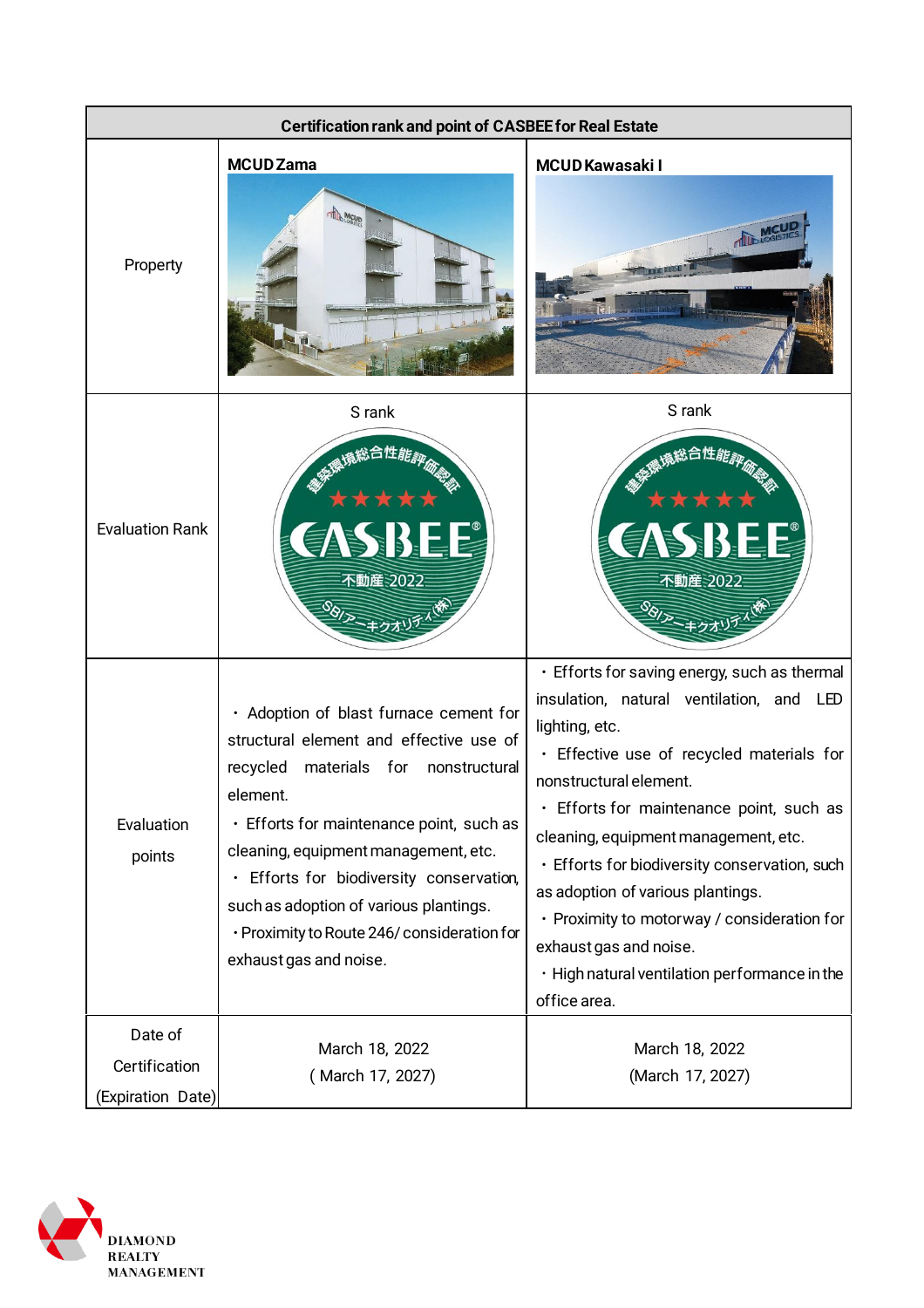

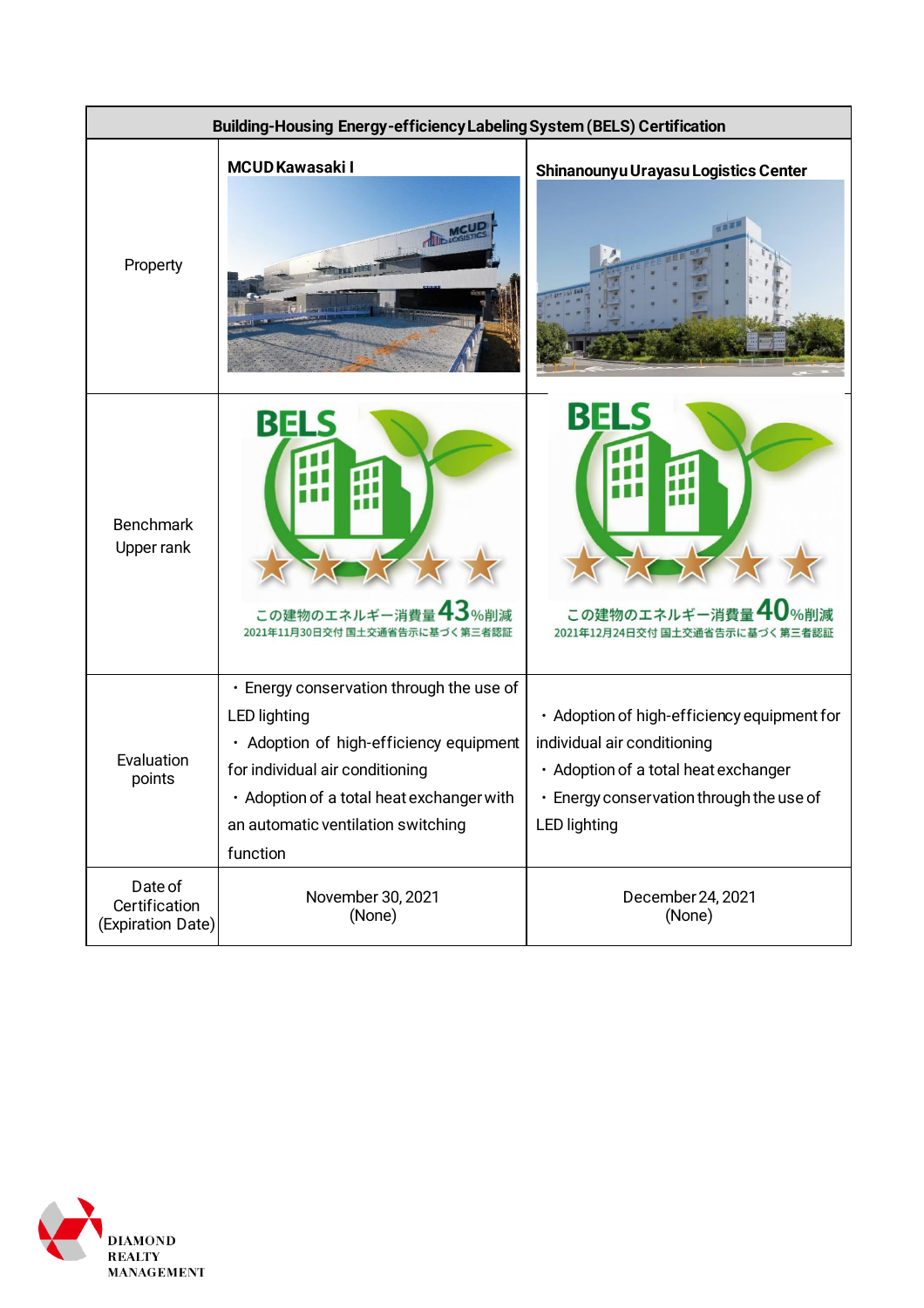